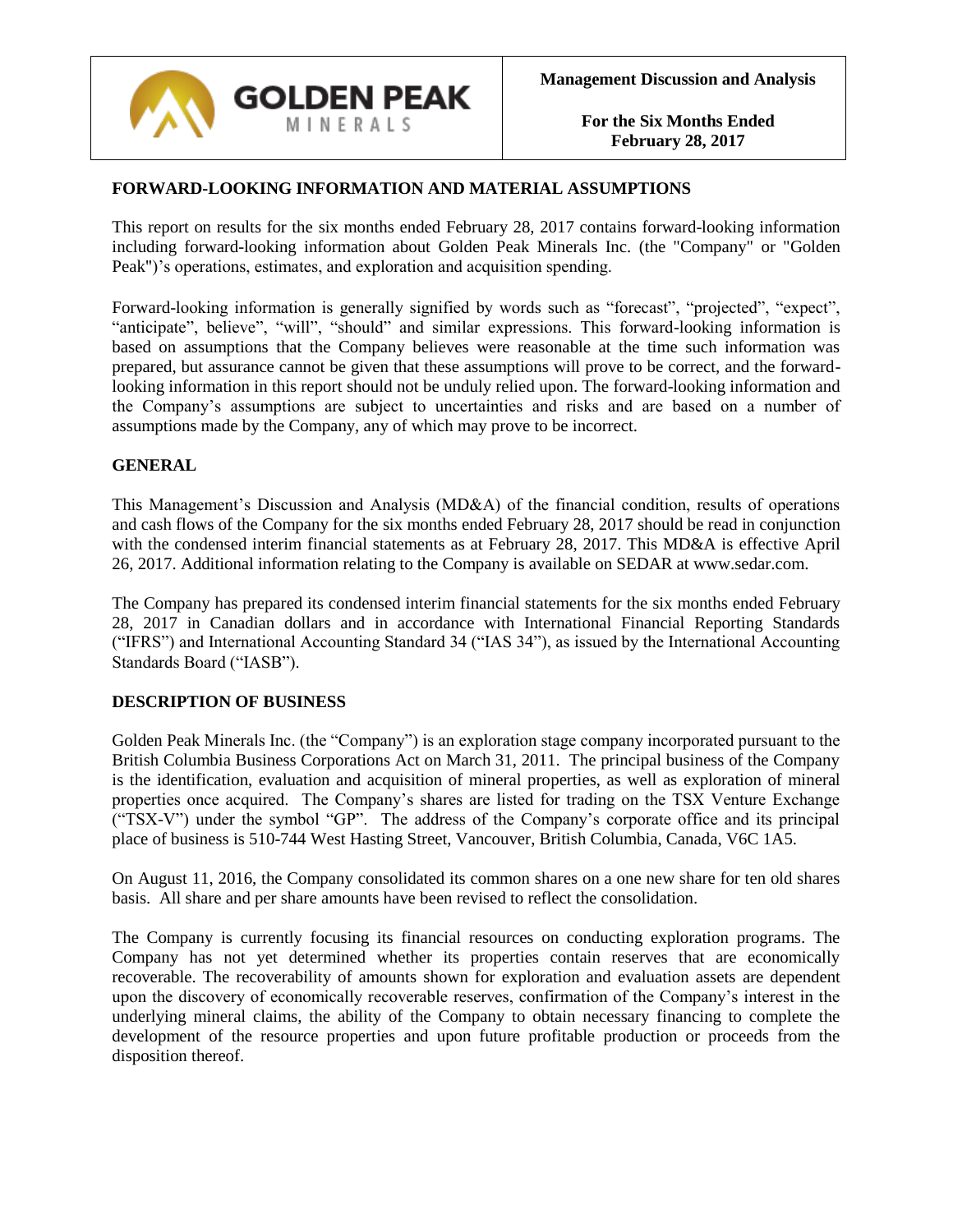

# **EXPLORATION AND EVALUATION ASSETS**

Total costs incurred on exploration and evaluation asset are summarized as follows:

|                                                |     | Heikki<br><b>Property</b> | <b>Hemlo East</b> |     | Grenfell<br><b>Property</b> |     | <b>Atikwa Lake</b><br><b>Property</b> | <b>Lac Lapointe</b><br><b>Property</b> | Foubert<br>Lake<br><b>Property</b> | Ovster<br><b>Property</b> | Columbia<br><b>Shear</b><br><b>Property</b> |    | <b>Total</b> |
|------------------------------------------------|-----|---------------------------|-------------------|-----|-----------------------------|-----|---------------------------------------|----------------------------------------|------------------------------------|---------------------------|---------------------------------------------|----|--------------|
| <b>Acquisition Costs</b>                       |     |                           |                   |     |                             |     |                                       |                                        |                                    |                           |                                             |    |              |
| Balance, August 31, 2015                       | \$  |                           | \$                | \$  | $\sim$                      | -\$ |                                       | \$                                     | \$<br>155,000                      | \$                        | 39,250                                      | -9 | 194,250      |
| Claim costs                                    |     |                           |                   |     |                             |     | 1,209                                 |                                        |                                    |                           |                                             |    | 1,209        |
| Acquisition and option payments (shares)       |     |                           |                   |     | $\sim$                      |     | 60,000                                | 92,750                                 | ٠                                  | 60,000                    |                                             |    | 212,750      |
| Impairment                                     |     |                           |                   |     | $\overline{\phantom{a}}$    |     | $\overline{\phantom{a}}$              |                                        | $\overline{\phantom{a}}$           | $\overline{\phantom{a}}$  | (39,250)                                    |    | (39,250)     |
| Balance, August 31, 2016                       |     |                           |                   |     |                             |     | 61,209                                | 92,750                                 | 155,000                            | 60,000                    |                                             |    | 368,959      |
| Acquisition and option payments (cash)         |     | 105,000                   | 100,000           |     | 50,000                      |     |                                       |                                        | $\overline{\phantom{a}}$           |                           |                                             |    | 255,000      |
| Acquisition and option payments (shares)       |     | 1,040,000                 | 352,500           |     | 110,000                     |     |                                       |                                        |                                    |                           |                                             |    | 1,502,500    |
| Claim costs                                    |     |                           |                   |     | $\overline{\phantom{a}}$    |     | 1,264                                 |                                        |                                    |                           |                                             |    | 1,264        |
|                                                |     |                           |                   |     |                             |     |                                       |                                        |                                    |                           |                                             |    |              |
| Balance, February 28, 2017                     |     | 1,145,000                 | 452,500           |     | 160,000                     |     | 62,473                                | 92,750                                 | 155,000                            | 60,000                    |                                             |    | 2,127,723    |
| <b>Deferred Exploration Expenditures</b>       |     |                           |                   |     |                             |     |                                       |                                        |                                    |                           |                                             |    |              |
| Balance, August 31, 2015                       |     |                           |                   |     |                             |     |                                       |                                        |                                    |                           | 240,148                                     |    | 240,148      |
| Geological                                     |     |                           |                   |     |                             |     | ٠                                     | 25,000                                 |                                    |                           |                                             |    | 25,000       |
| Impairment                                     |     |                           |                   |     | $\overline{\phantom{a}}$    |     | $\overline{\phantom{a}}$              |                                        | ä,                                 |                           | (240, 148)                                  |    | (240, 148)   |
| Balance, August 31, 2016                       |     |                           |                   |     |                             |     |                                       | 25,000                                 |                                    |                           |                                             |    | 25,000       |
| Camp and other                                 |     | 411,462                   |                   |     | 30,000                      |     | 56,548                                |                                        |                                    |                           |                                             |    | 498,010      |
| Geological                                     |     | 64,878                    |                   |     | 7,500                       |     | 76,750                                | 116,148                                |                                    |                           |                                             |    | 265,276      |
| Balance, February 28, 2017                     | \$  | 476,340                   | \$                | -\$ | 37,500                      | \$  | 133,298                               | \$<br>141.148                          | \$                                 | \$                        |                                             | \$ | 788,286      |
| <b>Total Exploration and Evaluation Assets</b> |     |                           |                   |     |                             |     |                                       |                                        |                                    |                           |                                             |    |              |
| Balance, August 31, 2016                       | \$  |                           | \$                |     |                             | -S  | 61,209                                | 117,750                                | \$<br>155,000                      | \$<br>60.000              | \$                                          |    | 393,959      |
| Balance, February 28, 2017                     | \$. | 1,621,340                 | 452,500           | -S  | 197,500                     | -\$ | 195,771                               | 233,898                                | \$<br>155,000                      | \$<br>60,000              | \$<br>$\blacksquare$                        | \$ | 2,916,009    |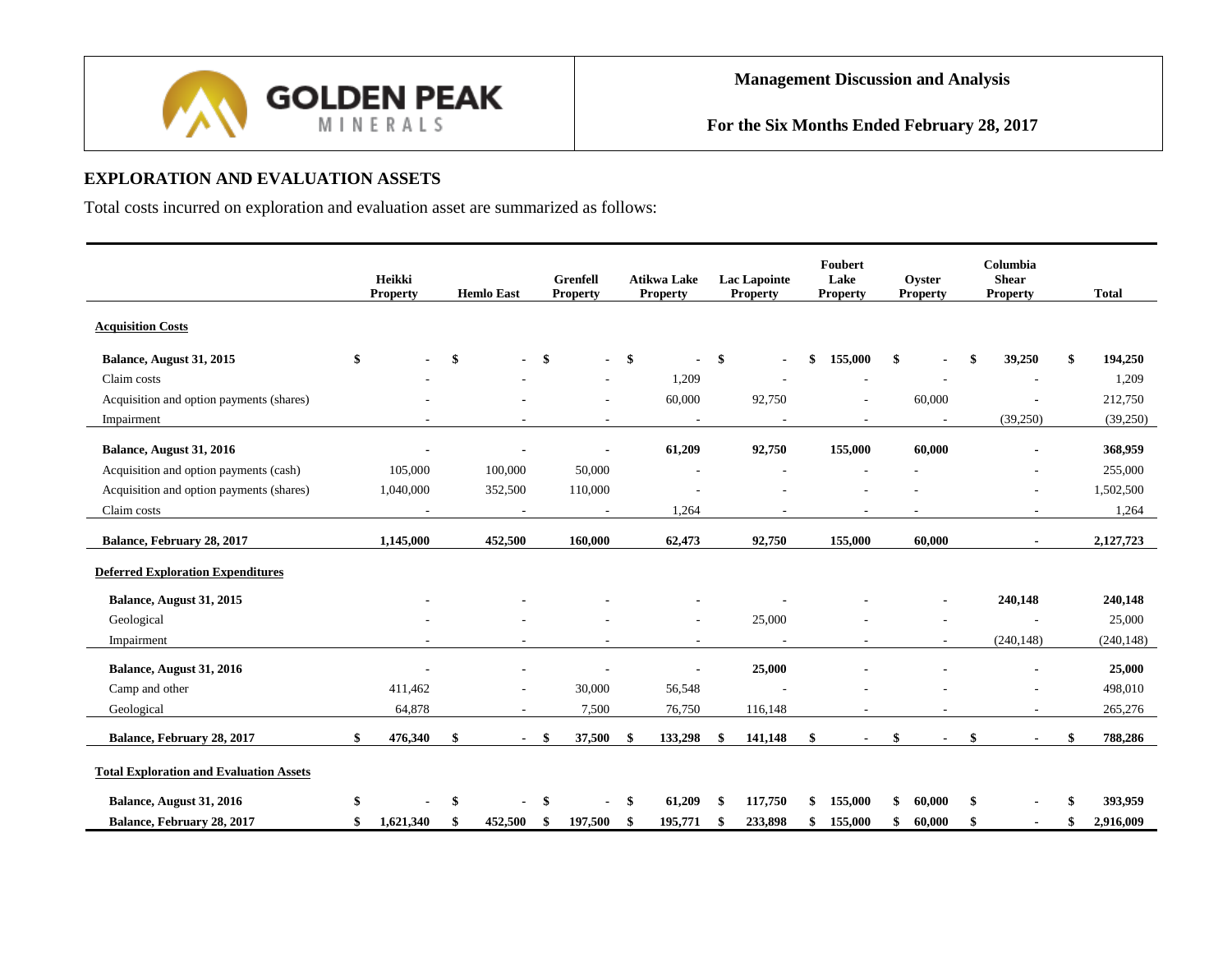

# Heikki Property

On October 28, 2016, the Company entered into four option agreements to acquire the Esa, Kulta, Seija and Soturi properties, collectively the Heikki Property, located in Ontario.

Under the terms of the option agreement, the Company can earn a 100% interest by making payments as follows:

- Issuing 2,600,000 common shares of the Company (issued and valued at \$1,040,000) and making a cash payment of \$105,000 (paid) upon approval by the TSX-V;
- Issuing 3,100,000 common shares of the Company by November 17, 2017; and
- Issuing 1,750,000 common shares of the Company by November 17, 2018.

The vendors retain a 3% NSR on the property. The Company has the option to purchase 1% of the 3% NSR (one-third) at a price of \$500,000.

On April 4, 2017, the Company announced the commencement of a VTEM airborne survey of the Heikki Property. Results of the survey are pending as of the date of this MD&A.

#### Hemlo East Property

On January 27, 2017, the Company entered into an option agreement to acquire the Hemlo East Property, located in Ontario.

Under the terms of the option agreement, the Company can earn a 100% interest by making payments as follows:

- Issuing 750,000 common shares of the Company (issued and valued at \$352,500) and making a cash payment of \$100,000 (paid) upon approval by the TSX-V;
- Issuing 500,000 common shares of the Company and making a cash payment of \$100,000 by February 8, 2018;
- Issuing 500,000 common shares of the Company and making a cash payment of \$100,000 by February 8, 2019; and
- Issuing 500,000 common shares of the Company and making a cash payment of \$40,000 by February 8, 2020.

The Company must also incur exploration expenditures on the property as follows:

- \$600,000 on or before January 27, 2018;
- An additional \$600,000 on or before January 27, 2019; and
- An additional \$600,000 on or before January 27, 2020.

The vendors retain a 2.5% NSR on the property. The Company has the option to purchase 0.5% of the 2.5% NSR (one-fifth) at a price of \$1,000,000 USD.

#### Grenfell Property

On October 13, 2016, the Company entered into an option agreement to acquire the Grenfell Property located in Ontario.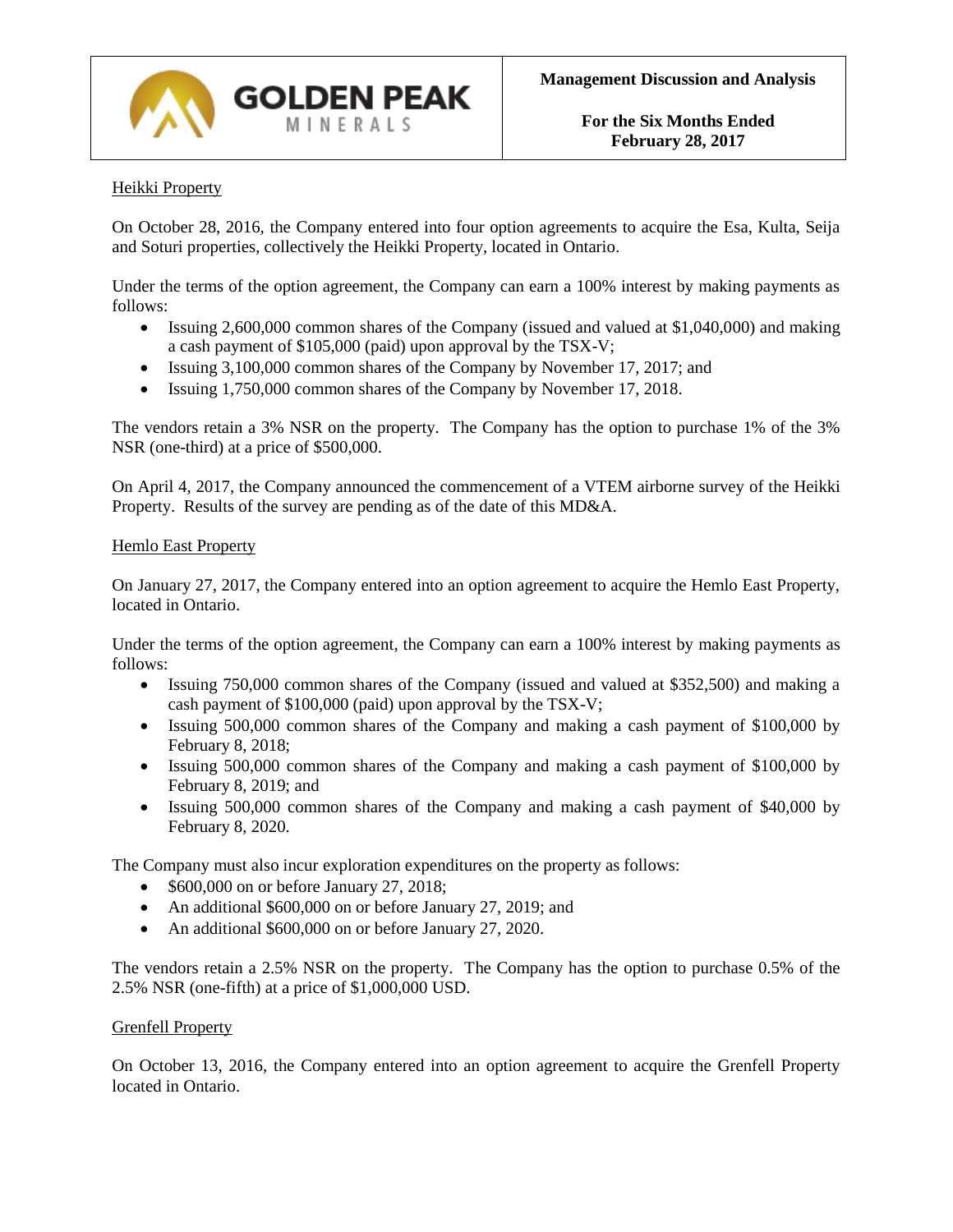

Under the terms of the option agreement, the Company can earn a 100% interest by making payments as follows:

- Issuing 250,000 common shares of the Company (issued and valued at \$110,000) and making a cash payment of \$50,000 (paid) upon approval by the TSX-V;
- Issuing 250,000 common shares of the Company and making a cash payment of \$50,000 by October 26, 2017;
- Issuing 250,000 common shares of the Company and making a cash payment of \$50,000 by October 26, 2018; and
- Issuing 250,000 common shares of the Company and making a cash payment of \$50,000 by October 26, 2019.

In the event of a minimum discovery of 1,000,000 ounces of gold or gold equivalent resource, the Company will pay a bonus of \$1,000,000 to the optionor upon completion of a National Instrument 43- 101 compliant report.

The original vendor retains a 2% NSR on the property. The Company has the option to purchase 1% of the 2% NSR (one-half) at a price of \$1,000,000.

#### Atikwa Lake Property

On February 4, 2016, the Company entered into an agreement to acquire a 100% undivided interest in 20 mineral claims located in Ontario. As consideration, the Company issued 75,000 common shares of the Company at a value of \$60,000.

#### Lac Lapointe Property

On February 15, 2016, the Company entered into an option agreement to acquire a 100% undivided interest in 20 mineral claims located in Quebec. Under the terms of the option agreement, the Company can earn a 100% interest by making payments as follows:

- Issuing 132,500 common shares of the Company upon approval by the TSX-V (issued and valued at \$92,750);
- Cash payment of \$40,000 on or before August 15, 2017; and
- Cash payment of \$100,000 on or before February 15, 2019.

The vendor retains a 2% GORR on the property. The Company has the option to purchase 1% of the 2% GORR (one-half return) at a price of \$1,000,000.

#### Foubert Lake Property

On June 26, 2015, the Company entered into an agreement to acquire a 100% undivided interest in 11 mineral claims located in Quebec. As consideration, the Company paid a total of \$11,000 in cash and issued a total of 240,000 common shares of the Company at a value of \$144,000.

The vendor retains a 1% NSR on the property. The Company has the option to purchase the NSR at a price of \$500,000.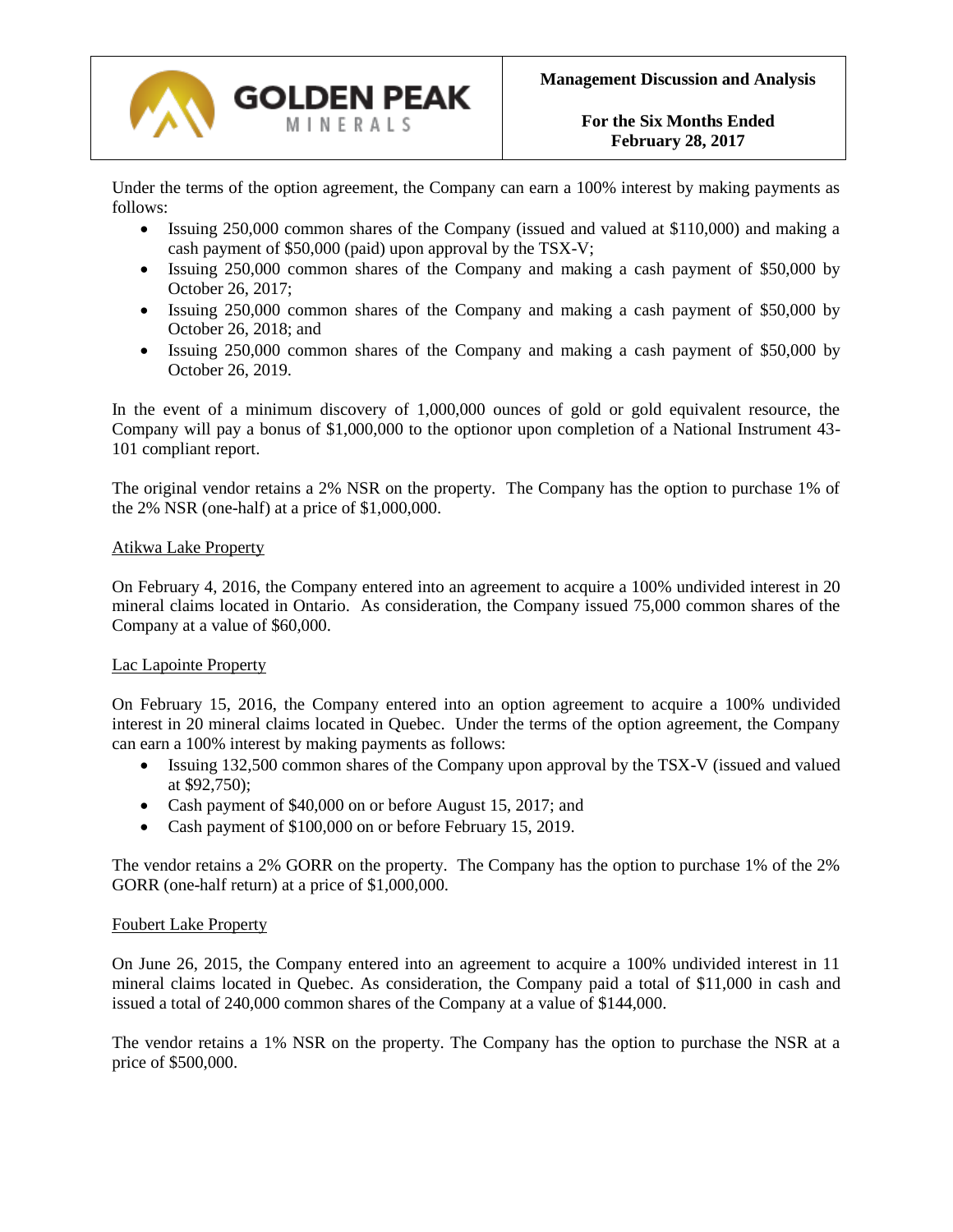

# Oyster Property

On September 23, 2015, the Company entered into an agreement to acquire a 100% undivided interest in 4 mineral claims located in Manitoba. As consideration, the Company issued 100,000 common shares of the Company at a value of \$60,000.

The vendor retains a 3% Gross Overriding Royalty Return ("GORR") on the property. The Company has the option to purchase 1% of the 3% GORR (one-third) at a price of \$1,000,000.

### Columbia Shear Group Property

On May 9, 2011, and subsequently amended on September 17, 2012, the Company entered into an option agreement to acquire a 100% undivided interest in 22 mineral claims located in British Columbia. As consideration, the Company agreed to pay a total of \$75,000 in cash, issue 12,500 common shares of the Company and incur \$1,000,000 in exploration expenditures.

The Company agreed to pay the optionor a 3% Net Smelter Royalty ("NSR") on the property. The Company also had the option to purchase 2% of the 3% NSR (two-thirds) at a price of \$500,000 per percentage point at any time starting on the date that the property is put into commercial production. The purchase of the remaining 1% was negotiable after commercial production commences.

The Company issued the required common shares of the Company, but only completed \$25,000 of cash payments and did not meet the exploration expenditure requirements. During the year ended August 31, 2016, the Company relinquished its option on the Columbia Sheer Group Property and the property was written down to \$nil.

#### Flow-through

At February 28, 2017, the Company had a remaining commitment to incur exploration expenditures in relation to its December 2016 flow-through share financing of \$681,764.

# **August 31, 2016 August 31, 2015 August 31, 2014** Revenue \$ - \$ - \$ - Net and comprehensive loss (575,236) (199,624) (209,213) Basic and diluted loss per share  $(0.37)$  (0.18) (0.24) (0.24) Total assets 100,988 435,173 402,480 Long-term debt Dividends - - -

# **SELECTED ANNUAL INFORMATION**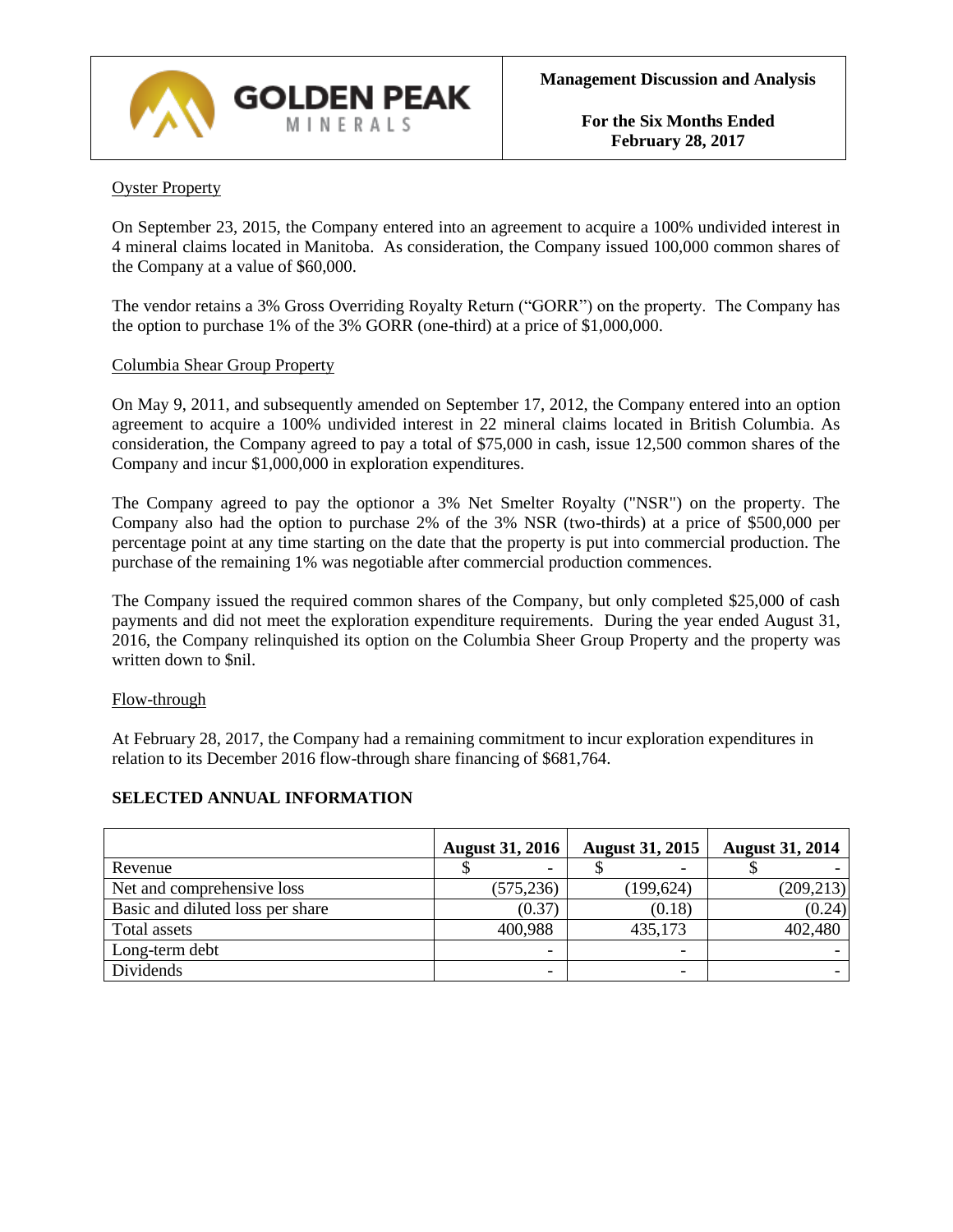

# **SUMMARY OF QUARTERLY RESULTS (\$000's except earnings per share)**

|                                   | February 28, | November 30, | August 31, |              |  |
|-----------------------------------|--------------|--------------|------------|--------------|--|
| For the Quarter Periods Ending on | 2017         | 2016         | 2016       | May 31, 2016 |  |
| Revenue                           |              |              |            |              |  |
| Net and comprehensive loss        | $81^{\circ}$ | (308)        | (425)      | (33)         |  |
| Basic and diluted loss per common |              |              |            |              |  |
| share                             | (0.01)       | (0.06)       | (0.27)     | (0.02)       |  |

|                                   | February 29, | November 30, | August 31, |              |  |
|-----------------------------------|--------------|--------------|------------|--------------|--|
| For the Quarter Periods Ending on | 2016         | 2015         | 2015       | May 31, 2015 |  |
| Revenue                           |              |              |            |              |  |
| Net and comprehensive loss        | '81`         | (36)         | (25)       | (36)         |  |
| Basic and diluted loss per common |              |              |            |              |  |
| share                             | (0.06)       | (0.03)       | (0.02)     | (0.03)       |  |

# **OPERATIONS**

Six Months ended February 28, 2017

During the six months ended February 28, 2017, the Company reported a net loss of \$389,102 (2016 - \$117,631). Variations in expenses from the six months ended February 28, 2017 to the six months ended February 29, 2016 were as follows:

- Consulting fees of \$164,008 (2016 \$22,285) increased as the Company engaged consultants for 2017 in conjunction with the increase in Company activity;
- Management fees of \$73,250 (2016 \$30,000) increased as the CFO began charging fees in 2017 and the CEO fees were higher;
- Office and general of \$12,120 (2016 \$10,396) increased as the Company was more active in 2017;
- Professional fees of  $$1,411$  (2016  $$31,638$ ) decreased due to the accounting fees being provided by the CFO and included management fees, and less legal fees in 2017;
- Rent of \$6,800 (2016 \$13,292) decreased as the Company did not incur rent expense for the first three months of fiscal 2017;
- Share-based payments of \$12,550 (2016 \$nil) was the result of options granted in 2017;
- Shareholder communications and investor relations of \$77,505 (2016 \$3,817) was the result of increased promotional activity for the Company in 2017;
- Transfer agent and filing fees of \$69,651 (2016 \$6,203) increased due to more activity in 2017 as well as the costs of applying for a US exchange listing;
- Travel of \$8,687 (2016 \$nil) related to increased promotional activity for 2017;
- Loss on settlement of accounts payable of \$107,333 (2016 \$nil) is the result of the Company issuing shares and warrants to settle accounts payable and the timing creating a difference in the valuation of the securities issued; and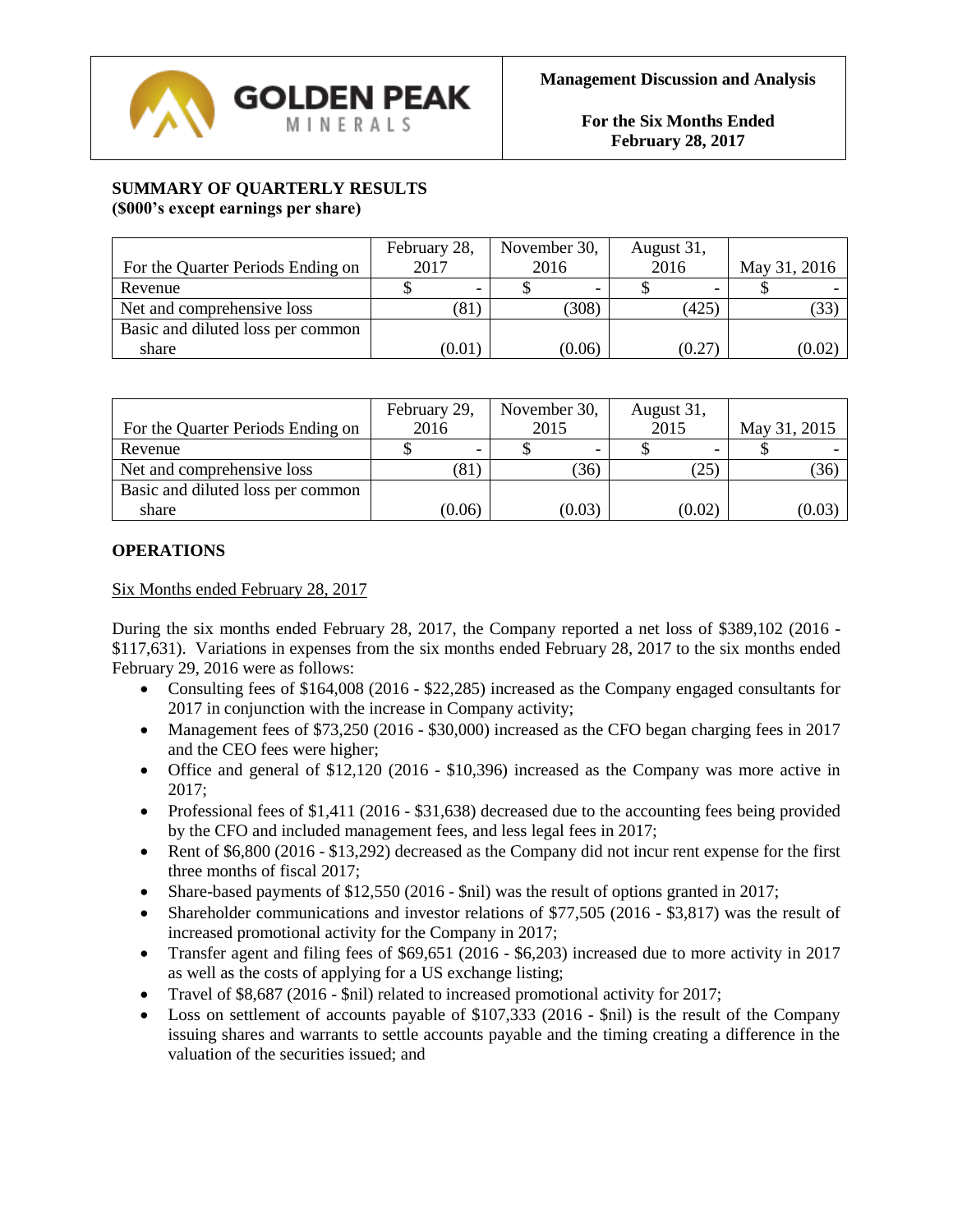

• Other income of \$146,120 (2016 - \$nil) relates to the reduction of other liability (which reflects the premium paid by investors on the Company's 2016 flow-through share grant) upon completion of qualifying exploration expenditures by the Company.

# Three Months ended February 28, 2017

During the three months ended February 28, 2017, the Company reported a net loss of \$81,079 (2016 - \$81,237). Variations in expenses from the three months ended February 28, 2017 to the three months ended February 29, 2016 were as follows:

- Consulting fees of \$90,508 (2016 \$22,285) increased as the Company engaged consultants for 2017 in conjunction with the increase in Company activity;
- Management fees of \$45,000 (2016 \$15,000) increased as the CFO began charging fees in 2017 and the CEO fees were higher;
- Office and general of \$11,036 (2016 \$5,349) increased as the Company was more active in 2017;
- Professional fees of \$nil (2016 \$23,526) decreased due to the accounting fees being provided by the CFO and included management fees, and timing of legal fees in 2017;
- Rent of \$6,800 (2016 \$7,518) decreased due to a lower rate in 2017 at the new premises;
- Shareholder communications and investor relations of \$44,462 (2016 \$3,617) was the result of increased promotional activity for the Company in 2017;
- Transfer agent and filing fees of \$19,243 (2016 \$3,942) increased due to more activity requiring filings in 2017;
- Travel of \$8,687 (2016 \$nil) related to increased promotional activity for 2017; and
- Other income of \$146,120 (2016 \$nil) relates to the reduction of other liability (which reflects the premium paid by investors on the Company's 2016 flow-through share grant) upon completion of qualifying exploration expenditures by the Company.

# **LIQUIDITY AND CAPITAL RESOURCES**

The Company's cash at February 28, 2017 was \$893,221, compared to \$170 at August 31, 2016. The working capital was \$691,607 (August 31, 2016 – deficiency of \$271,973).

To address working capital for fiscal 2017, the Company raised gross proceeds of \$2,511,498 through private placements, received \$7,500 on the exercise of warrants and settled accounts payable and accrued liabilities of \$50,300 by issuing 9,259 common shares and 177,037 units. Subsequent to February 28, 2017, the Company received \$60,000 on the exercise of 300,000 warrants and \$7,600 on the exercise of 38,000 stock options.

The Company will need to raise additional financing in order to meet general working capital requirements for the 2017 fiscal year and to continue exploration of its mineral properties.

# **OFF-BALANCE SHEET ARRANGEMENTS**

The Company has not entered into any off-balance sheet arrangements.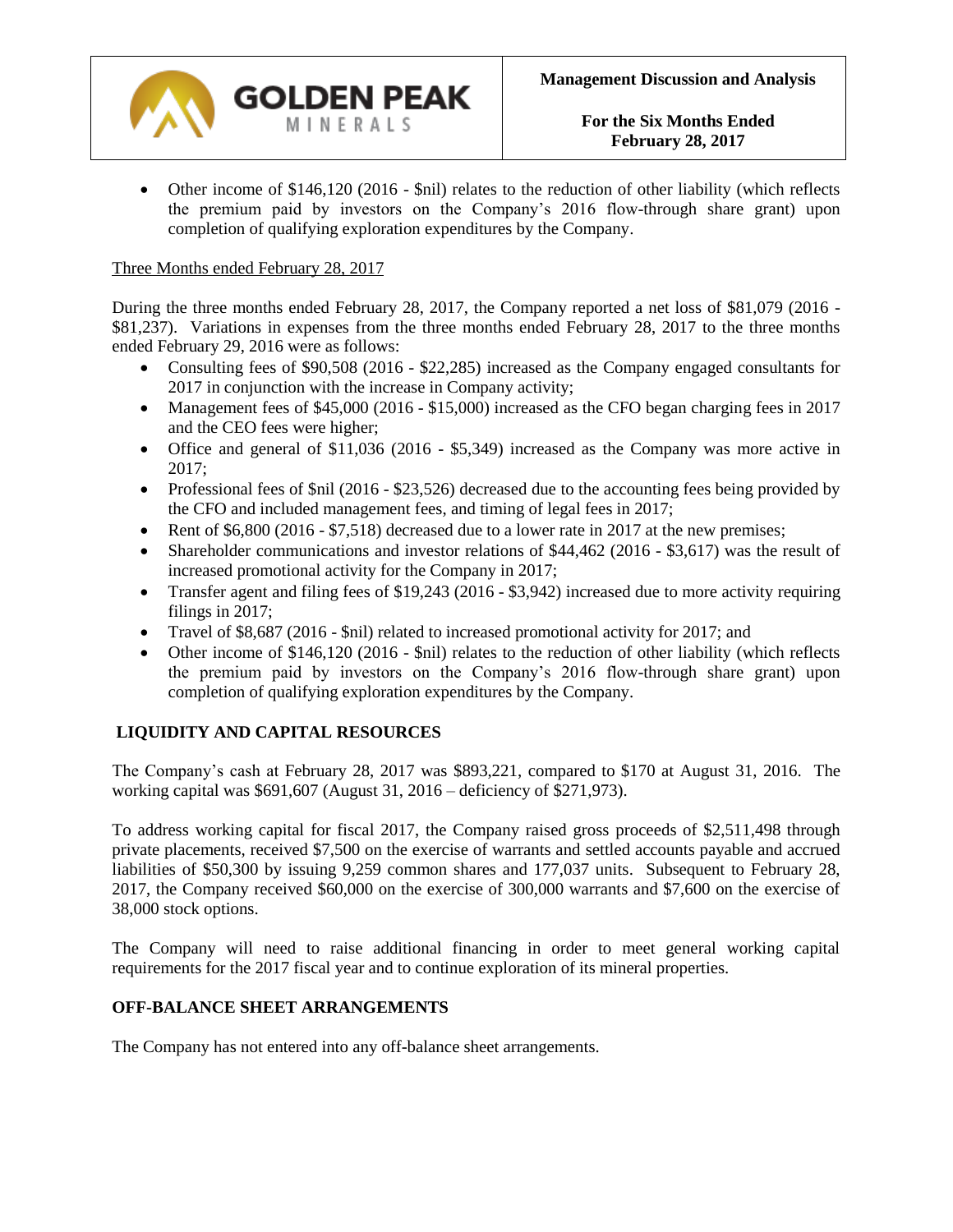

# **TRANSACTIONS WITH RELATED PARTIES**

These amounts of key management compensation are included in the amounts shown on the statements of comprehensive loss:

|                 | February 28,<br>2017 | <b>Six Months Ended Six Months Ended</b><br>February 29,<br>2016 |  |  |
|-----------------|----------------------|------------------------------------------------------------------|--|--|
| Management fees | 73.250               | 30,000                                                           |  |  |

Key management includes directors and officers of the Company, including the Chief Executive Officer and Chief Financial Officer.

During the six months ended February 28, 2017, the Company paid \$37,000 for consulting fees to companies controlled by directors (2016 - \$nil), \$nil (2016 - \$4,800) for professional fees to a company controlled by a director and \$nil (2016 - \$9,000) in rent to companies controlled by directors.

As at February 28, 2017, included in accounts payable and accrued liabilities is \$nil (August 31, 2016 - \$126,789) due to directors and officers of the Company and companies controlled by directors of the Company and \$73,794 (August 31, 2016 - \$nil) due to a Company in which an officer is an officer and director for shared administrative costs. These amounts are unsecured, non-interest bearing and have no fixed terms of repayment.

#### **COMMITMENTS**

The Company is obligated to make certain payments and issue shares in connection with the acquisition of its exploration and evaluation assets, including obligations arising from the issuance of flow-through common shares.

At February 28, 2017, the Company had a remaining commitment to incur exploration expenditures in relation to its December 2016 flow-through share financing of \$681,764.

#### **NEW ACCOUNTING STANDARDS ISSUED BUT NOT YET EFFECTIVE**

Certain new standards, interpretations and amendments to existing standards have been issued by the IASB or the International Financial Reporting Interpretations Committee ("IFRIC") that are mandatory for accounting periods noted below. Some updates that are not applicable or are not consequential to the Company may have been excluded from the list below.

#### **Accounting standards effective January 1, 2018**

**IFRS 15** *Revenue from Contracts with Customers* – In May 2014, the IASB issued IFRS 15 – Revenue from Contracts with Customers ("IFRS 15") which supersedes IAS 11 – Construction Contracts, IAS 18 – Revenue, IFRIC 13 – Customer Loyalty Programmes, IFRIC 15 – Agreements for the Construction of Real Estate, IFRIC 18 – Transfers of Assets from Customers, and SIC 31 – Revenue – Barter Transactions Involving Advertising Services. IFRS 15 establishes a comprehensive five-step framework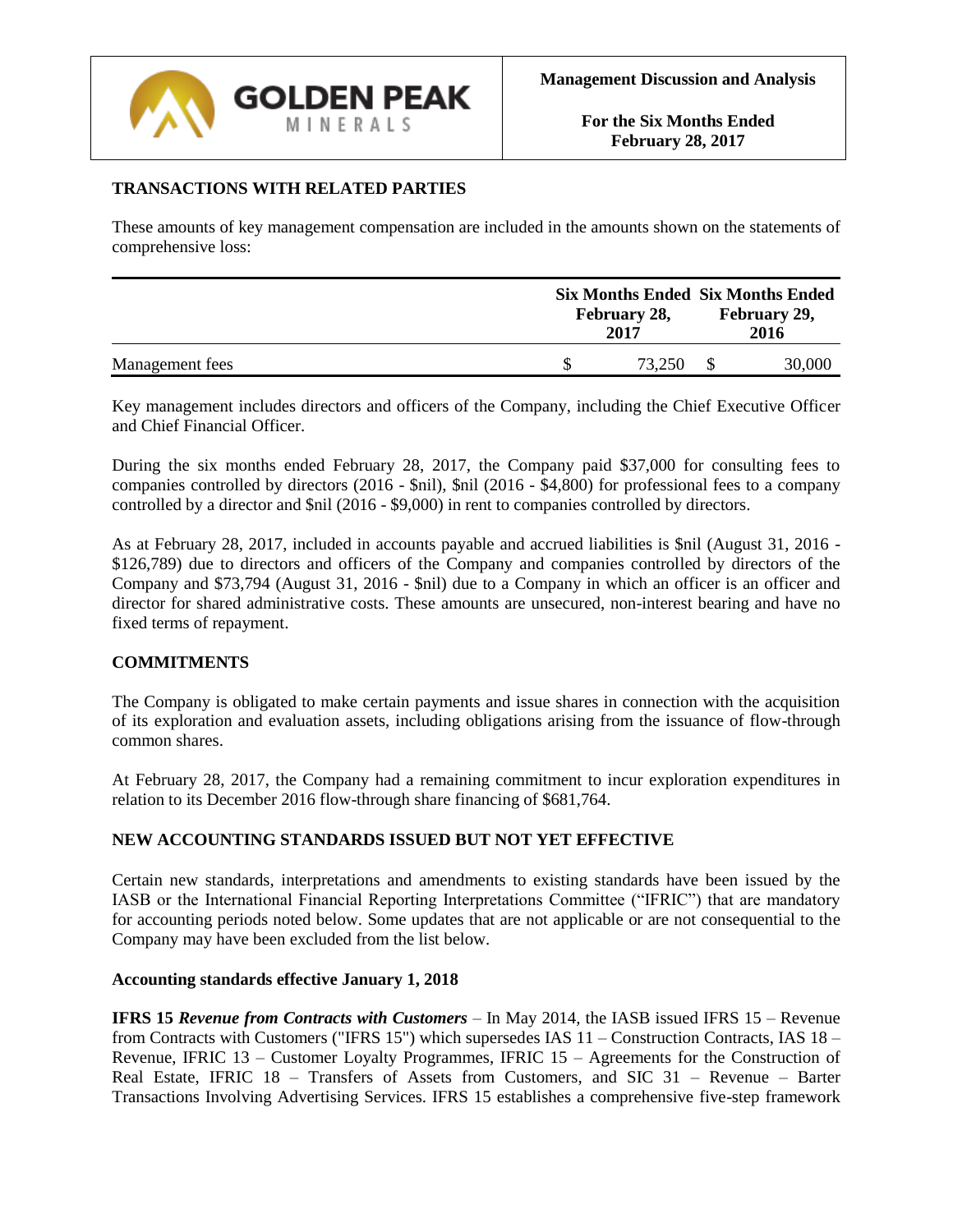

for the timing and measurement of revenue recognition. The standard is effective for annual periods beginning on or after January 1, 2018.

**IFRS 9** *Financial Instruments* - In November 2009, as part of the IASB project to replace IAS 39 *Financial Instruments: Recognition and Measurement*, the IASB issued the first phase of IFRS 9 that introduces new requirements for the classification and measurement of financial assets. The standard was revised in October 2010 to include requirements regarding classification and measurement of financial liabilities. In November 2013, new general hedge requirements were added to the standard. In July 2014, the final version of IFRS 9 was issued and adds a new expected loss impairment model and amends the classification and measurement model for financial assets by adding a new fair value through other comprehensive income category for certain debt instruments and additional guidance on how to apply the business model and contractual cash flow characteristics. The Standard is effective for accounting periods beginning on or after January 1, 2018.

The Company has not yet begun the process of assessing the impact that the new and amended standards will have on its financial statements or whether to early adopt any of the new requirements.

# **CRITICAL ACCOUNTING POLICIES**

#### *Critical judgments in applying accounting policies*

Information about critical judgments in applying accounting policies that have the most significant risk of causing material adjustment to the carrying amounts of assets and liabilities recognized in the financial statements within the next financial year are discussed below:

#### Impairment of exploration and evaluation assets

The application of the Company's accounting policy for exploration and evaluation expenditure and impairment of the capitalized expenditures requires judgment in determining whether it is likely that future economic benefits will flow to the Company, which may be based on assumptions about future events or circumstances. Estimates and assumptions made may change if new information becomes available. If, after expenditure is capitalized, information becomes available suggesting that the recovery of expenditure is unlikely, the amount capitalized is written off in the profit or loss in the year the new information becomes available.

#### Title to mineral property interests

Although the Company has taken steps to verify title to mineral properties in which it has an interest, these procedures do not guarantee the Company's title. Such properties may be subject to prior agreements or transfers and title may be affected by undetected defects.

#### Income taxes

Significant judgment is required in determining the provision for income taxes. There are many transactions and calculations undertaken during the ordinary course of business for which the ultimate tax determination is uncertain. The Company recognizes liabilities and contingencies for anticipated tax audit issues based on the Company's current understanding of the tax law. For matters where it is probable that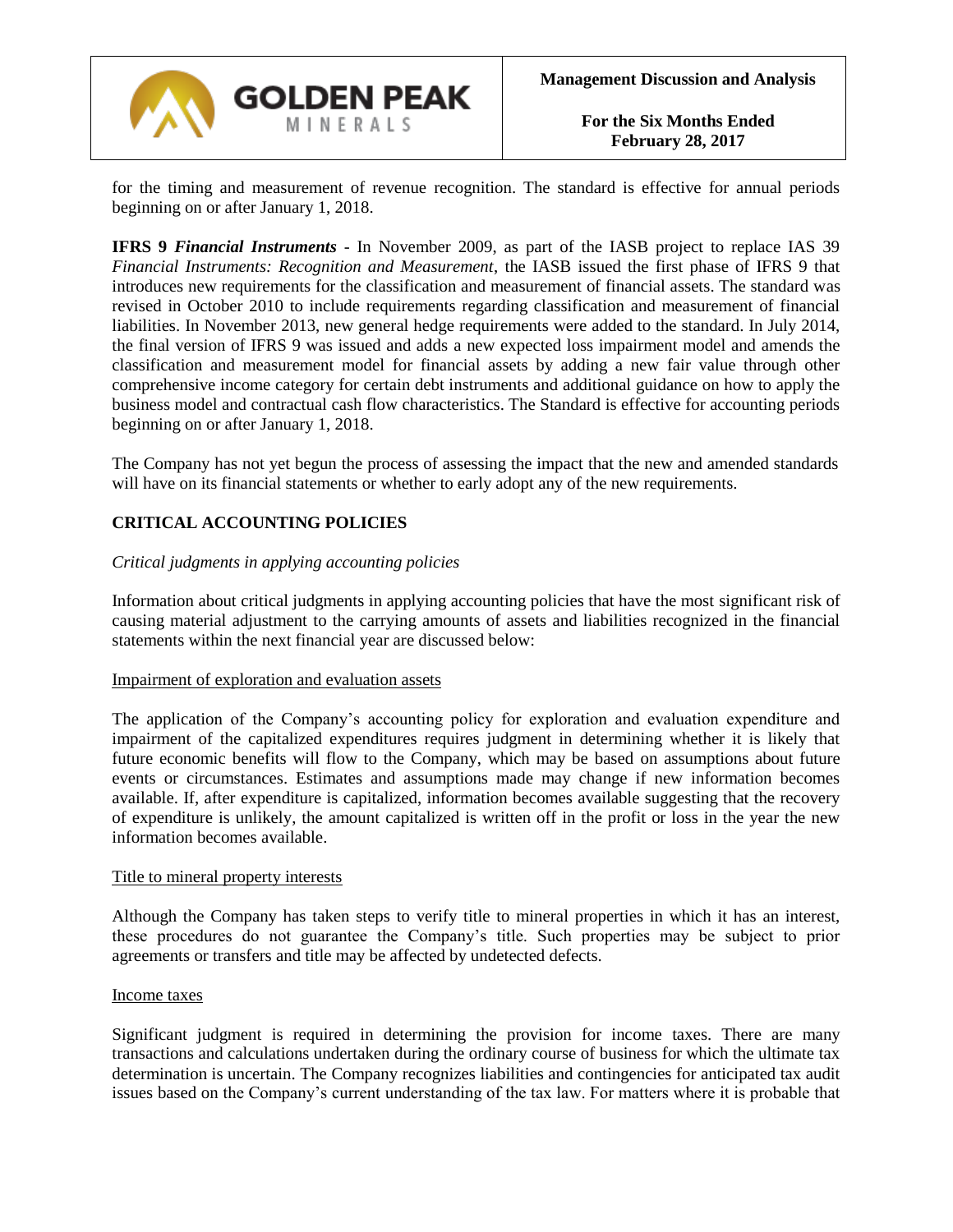

an adjustment will be made, the Company records its best estimate of the tax liability including the related interest and penalties in the current tax provision. Management believes they have adequately provided for the probable outcome of these matters; however, the final outcome may result in a materially different outcome than the amount included in the tax liabilities.

In addition, the Company recognizes deferred tax assets relating to tax losses carried forward to the extent that it is probable that taxable profit will be available against which a deductible temporary difference can be utilized. This is deemed to be the case when there are sufficient taxable temporary differences relating to the same taxation authority and the same taxable entity which are expected to reverse in the same year as the expected reversal of the deductible temporary difference, or in years into which a tax loss arising from the deferred tax asset can be carried back or forward. However, utilization of the tax losses also depends on the ability of the taxable entity to satisfy certain tests at the time the losses are recouped.

#### Going concern risk assessment

The Company's ability to continue its operations and to realize assets at their carrying values is dependent upon its ability to fund its existing acquisition and exploration commitments on its exploration and evaluation assets when they come due, which would cease to exist if the Company decides to terminate its commitments, and to cover its operating costs. The Company may be able to generate working capital to fund its operations by the sale of its exploration and evaluation assets or raising additional capital through equity markets. However, there is no assurance it will be able to raise funds in the future. These financial statements do not give effect to any adjustments required to realize it assets and discharge its liabilities in other than the normal course of business and at amounts different from those reflected in the accompanying financial statements.

#### *Key sources of estimation uncertainty*

The following are key assumptions concerning the future and other key sources of estimation uncertainty that have a significant risk of resulting in material adjustments to the financial statements.

#### Decommissioning liabilities

Rehabilitation provisions have been created based on the Company's internal estimates. Assumptions, based on the current economic environment, have been made which management believes are a reasonable basis upon which to estimate the future liability. These estimates take into account any material changes to the assumptions that occur when reviewed regularly by management. Estimates are reviewed annually and are based on current regulatory requirements. Significant changes in estimates of contamination, restoration standards and techniques will result in changes to provisions from year to year. Actual rehabilitation costs will ultimately depend on future market prices for the rehabilitation costs which will reflect the market condition at the time the rehabilitation costs are actually incurred.

The final cost of the currently recognized rehabilitation provisions may be higher or lower than currently provided for. As at February 28, 2017, the Company has no known rehabilitation requirements and accordingly, no provision has been made.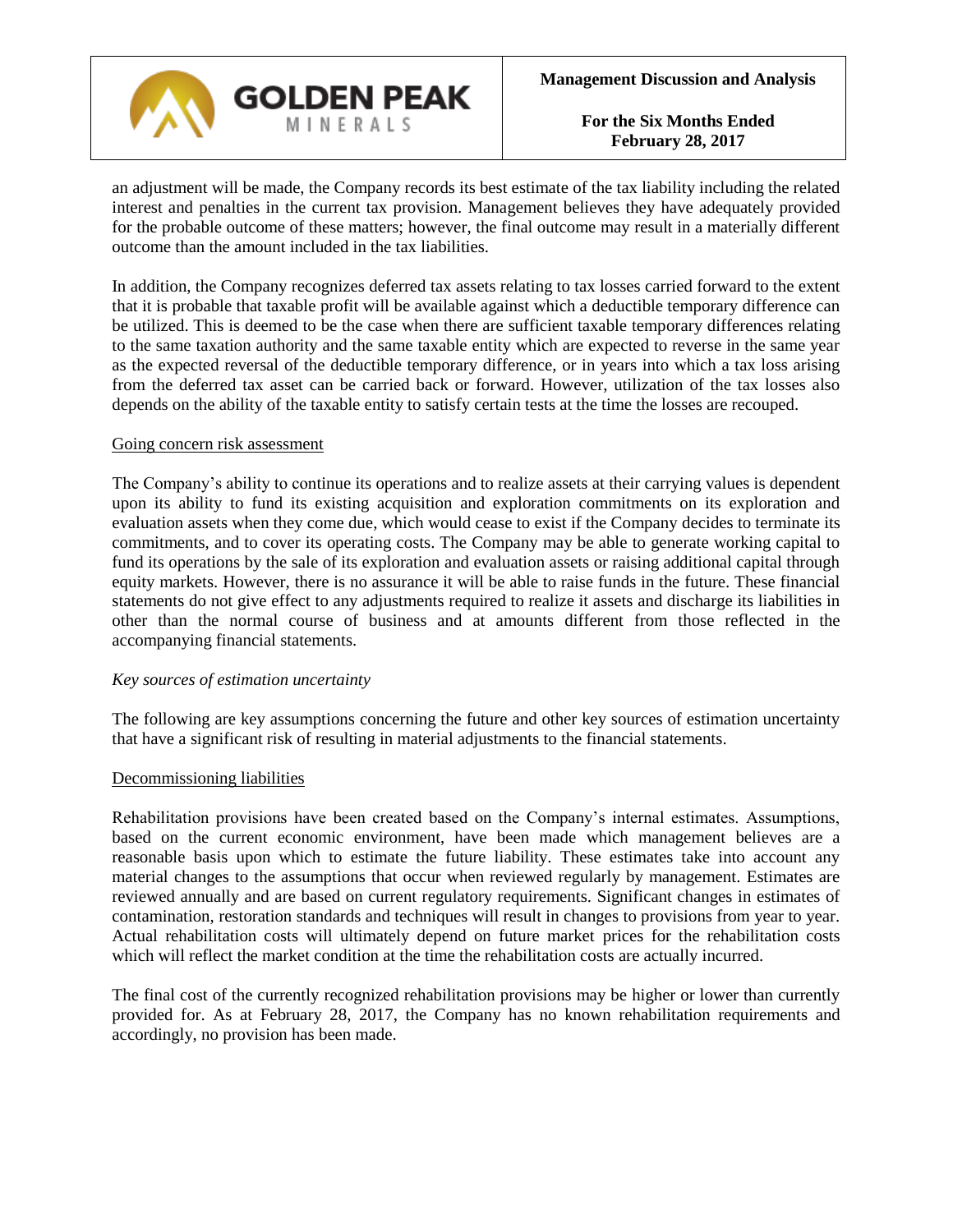

# Valuation of flow-through premium

The determination of the valuation of flow-through premium and warrants in equity units is subject to significant judgment and estimates. The flow-through premium is valued as the estimated premium that investors pay for the flow-through feature, being the portion in excess of the market value of shares without the flow-through feature issued in concurrent private placement financing. In the case that the Company did not issue non-flow-through shares together with the flow-through shares, the market value of shares without the flow-through feature will be determined using their closing quoted bid price.

### **FINANCIAL INSTRUMENTS AND OTHER INSTRUMENTS**

The Company's financial instruments include cash and accounts payable. Cash is classified as FVTPL. Accounts payable is classified as other financial liabilities. The carrying value of these instruments approximates their fair values due to the relatively short periods to maturity of these instruments.

#### **Financial risk management objectives and policies**

The risks associated with these financial instruments and the policies on how to mitigate these risks are set out below. Management manages and monitors these exposures to ensure appropriate measures are implemented on a timely and effective manner.

#### Credit risk

Credit risk is the risk of an unexpected loss if a customer or third party to a financial instrument fails to meet its contractual obligations. Financial instruments that potentially subject the Company to concentrations of credit risks consist principally of cash. To minimize the credit risk on cash, the Company places the instrument with a major Canadian financial institution.

#### Liquidity risk

The Company manages liquidity risk by maintaining a balance between continuity of funding and flexibility through the use of borrowings. Management closely monitors the liquidity position and expects to have adequate sources of funding to finance the Company's projects and operations. As at February 28, 2017, the Company had cash of \$893,221 (August 31, 2016 - \$170) to settle accounts payable and accrued liabilities of \$224,540 (August 31, 2016 - \$279,002) which fall due for payment within twelve months of the statement of financial position date. All of the liabilities presented as accounts payable are due within 30 days of the reporting date.

#### Market risk

Market risk is the risk that changes in market prices, such as foreign exchange rates and interest rates will affect the Company's income or the value of its holdings of financial instruments. The objective of market risk management is to manage and control market risk exposures within acceptable parameters, while optimizing the return on capital.

*i) Currency risk -* The Company's expenses are denominated in Canadian dollars. The Company's corporate office is based in Canada and current exposure to exchange rate